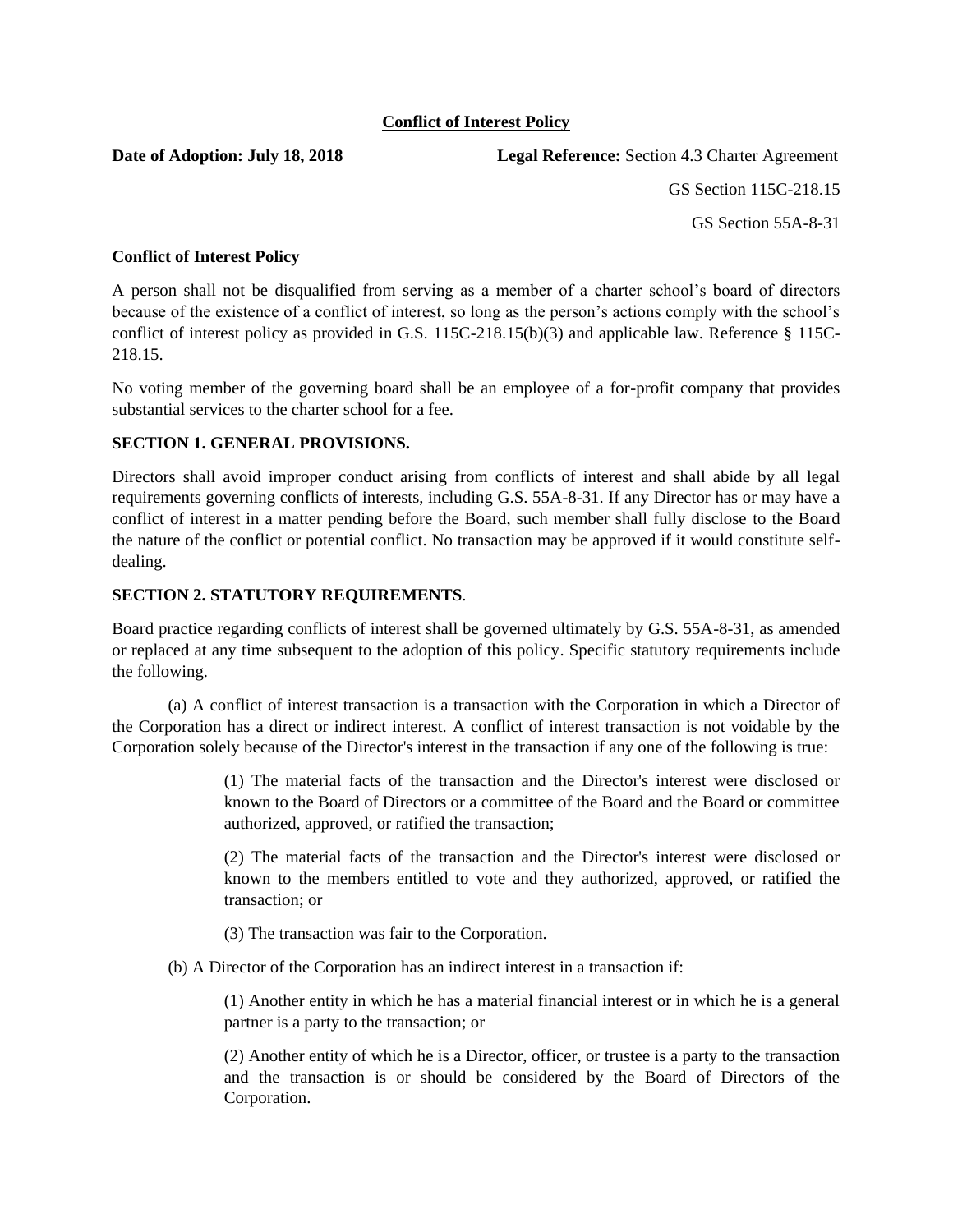(c) For purposes of subdivision (a)(1) of this section, a conflict of interest transaction is authorized, approved, or ratified if it receives the affirmative vote of a majority of the Directors on the Board of Directors (or on the committee) who have no direct or indirect interest in the transaction, but a transaction shall not be authorized, approved, or ratified under this section by a single Director. If a majority of the Directors who have no direct or indirect interest in the transaction vote to authorize, approve, or ratify the transaction, a quorum is present for the purpose of taking action under this section. The presence of, or a vote cast by, a Director with a direct or indirect interest in the transaction does not affect the validity of any action taken under subdivision  $(a)(1)$  of this section if the transaction is otherwise authorized, approved, or ratified as provided in that subdivision.

(d) For purposes of subdivision (a)(2) of this section, a conflict of interest transaction is authorized, approved, or ratified by the members if it receives a majority of the votes entitled to be counted under this subsection. Votes cast by or voted under the control of a Director who has a direct or indirect interest in the transaction, and votes cast by or voted under the control of an entity described in subdivision (b)(1) of this section, shall not be counted in a vote of members to determine whether to authorize, approve, or ratify a conflict of interest transaction under subdivision (a)(2) of this section. The vote of these members, however, is counted in determining whether the transaction is approved under other sections of this Chapter. A majority of the votes, whether or not present, that are entitled to be cast in a vote on the transaction under this subsection constitutes a quorum for the purpose of taking action under this section.

(e) The Articles of Incorporation, Bylaws, or a resolution of the Board may impose additional requirements on conflict of interest transactions.

#### **SECTION 3. DEFINITIONS.**

(a) **Interested Person**. Any Director, principal officer, or member of a committee with Board-delegated powers, who has a direct or indirect financial interest, as defined below, is an interested person.

(b) **Financial Interest**. A person has a financial interest if the person has, directly or indirectly, through business, investment, or family:

(1) An ownership or investment interest in any entity with which the Corporation has a transaction or arrangement,

(2) A compensation arrangement with the Corporation or with any entity or individual with which the Corporation has a transaction or arrangement, or

(3) A potential ownership or investment interest in, or compensation arrangement with, any entity or individual with which the Corporation is negotiating a transaction or arrangement. Compensation includes direct and indirect remuneration as well as gifts or favors that are not insubstantial.

#### **SECTION 4. PROCEDURES**.

(a) **Duty to Disclose.** In connection with any actual or possible conflict of interest, an interested person must disclose the existence of the financial interest and be given the opportunity to disclose all material facts to the Directors and members of committees with board-delegated powers considering the proposed transaction or arrangement.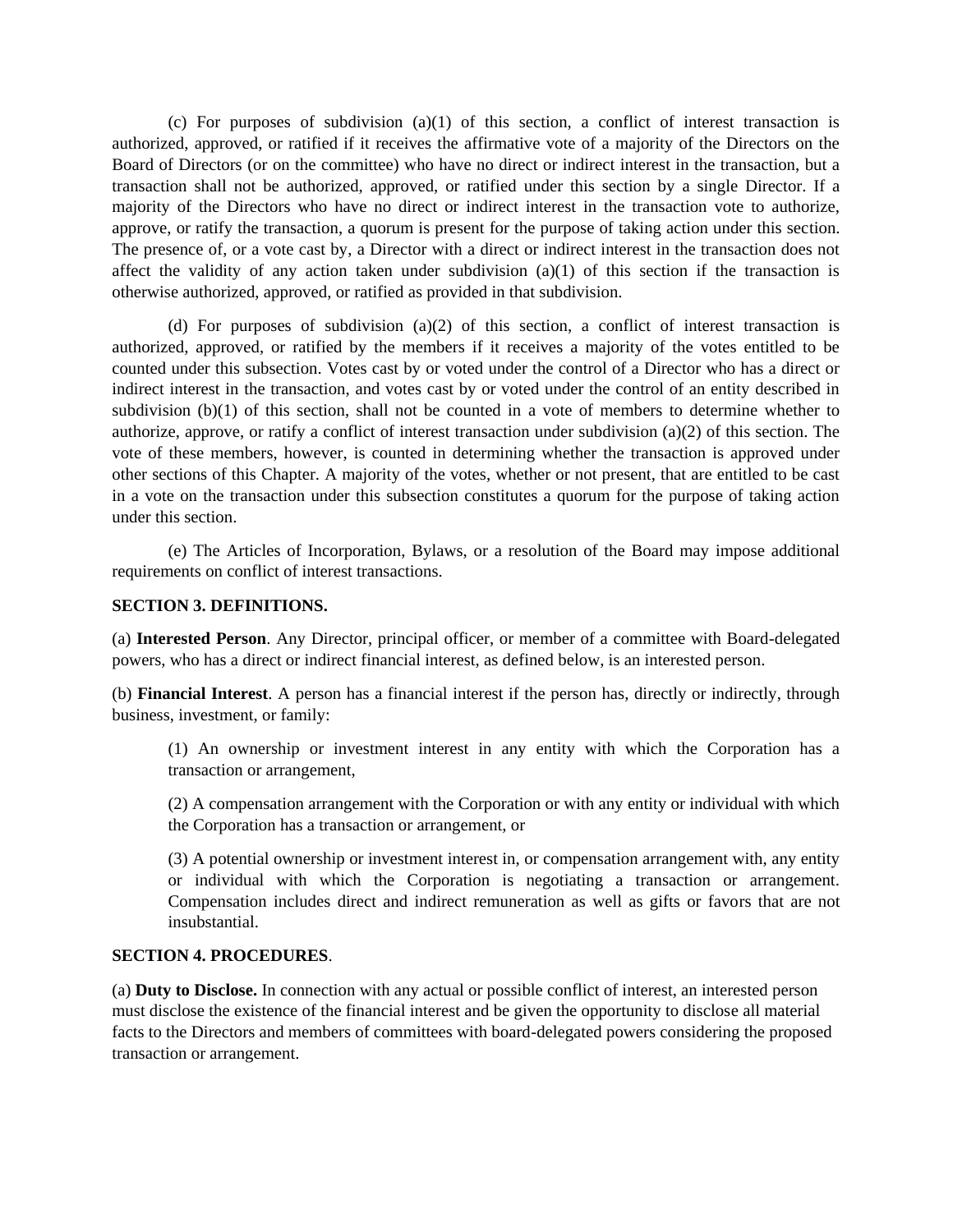(b) **Determining Whether a Conflict of Interest Exists**. After disclosure of the financial interest and all material facts, and after any discussion with the interested person, he/she shall leave the Board or committee meeting while the determination of a conflict of interest is discussed and voted upon. The remaining Board or committee members shall decide if a conflict of interest exists.

#### (c) **Procedures for Addressing the Conflict of Interest**.

(1) An interested person may make a presentation to the Board of Directors or committee meeting, but after the presentation, he/she shall leave the meeting during the discussion of, and the vote on, the transaction or arrangement involving the possible conflict of interest.

(2) The Chairman of the Board of Directors, or the chair of the committee if a committee meeting is appropriate, shall appoint a disinterested person or committee to investigate alternatives to the proposed transaction or arrangement.

(3) After exercising due diligence, the Board or committee shall determine whether the Corporation can obtain, with reasonable efforts, a more advantageous transaction or arrangement from a person or entity that would not give rise to a conflict of interest.

(4) If a more advantageous transaction or arrangement is not reasonably possible under circumstances not producing a conflict of interest, the Board or committee shall determine by a majority vote of the disinterested members whether the transaction or arrangement is in the Corporation's best interest, for its own benefit, and whether it is fair and reasonable. In conformity with the above determination it shall make its decision as to whether to enter into the transaction or arrangement.

## (d) **Violations of the Conflicts of Interest Policy.**

(1) If the Board of Directors or one of its committees has reasonable cause to believe a member has failed to disclose actual or a foreseeable conflict of interest, it shall inform the member of the basis for such belief and afford the member an opportunity to explain the alleged failure to disclose.

(2) If, after hearing the member's response and after making further investigation as warranted by the circumstances, the Board or committee determines the member has failed to disclose an actual or possible conflict of interest, it shall take appropriate disciplinary or corrective action.

## **SECTION 5. RECORDS OF PROCEEDINGS.**

The minutes of the Board of Directors and all committees with Board-delegated powers shall contain:

(a) The names of the persons who disclosed or otherwise were found to have a financial interest in connection with an actual or possible conflict of interest, the nature of the financial interest, any action taken to determine whether a conflict of interest was present, and the decision of the Board or committee as to whether a conflict of interest in fact existed.

(b) The names of the persons who were present for discussions and votes relating to the transaction or arrangement, the content of the discussion, including any alternatives to the proposed transaction or arrangement, and a record of any votes taken in connection with the proceedings.

## **SECTION 6. COMPENSATION.**